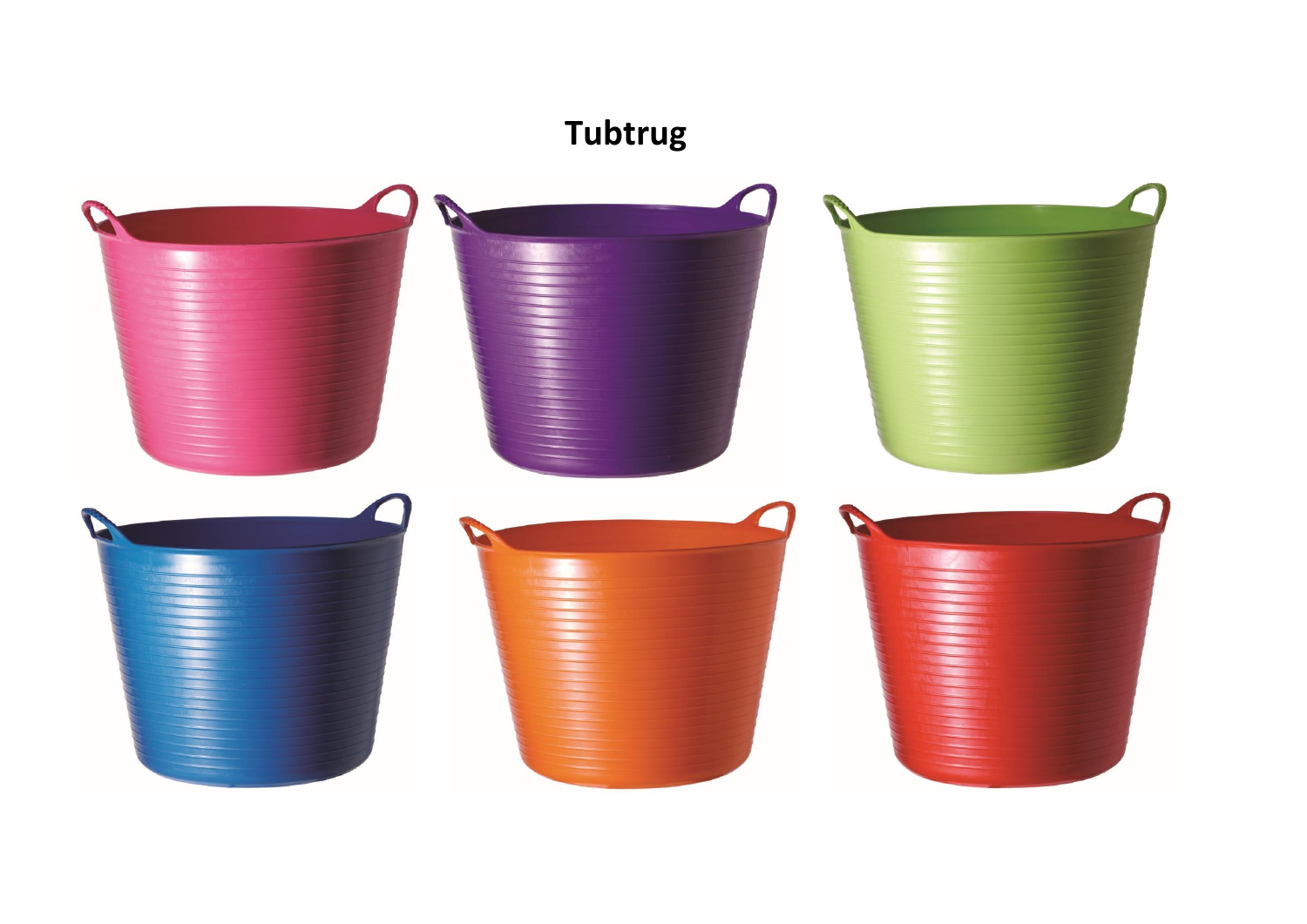

Hong Kong Government Recognized Service Supplier Approved Laboratory of The Woolmark Company Members of : American National Standards Institute American Society for Testing and Materials British Standards Institute Hong Kong Association for Testing, Inspection and Certification Limited Hong Kong Toys Council **Test Report** Number: Date: HKGH01488639 Applicant: Date: Jun 11, 2013 Sample Description: One (1) submitted sample said to be :  $:$  **Flexible Tubs Assorted Colours**: **(1) Purple. (2) Red. (3) Light Blue. (4) Yellow. (5) Orange. (6) Pink. (7) Light Green. (8) Green. (9) Blue.** Material : PE. Manufacturer Country of Origin **Quantity** Additional Information 1. **0,37L Micro Tub Purple.** Raw Material : Alcudia 1970M. Supplier: Repsol. Master Name: Violeta EH 40842. Master Supplier: Colorsol Quimica SL. Other References With Same Raw Material And Master: - - - - - - .<br>منابع المنابع المنابع المنابع المنابع المنابع المنابع المنابع المنابع المنابع المنابع المنابع المنابع المنابع 35L Shallow Purple. 75L Extra Large Purple. 38L Large Purple. 26L Medium Purple. 15L Small Shallow Purple. 14L Small Purple. 5L X-Small Purple. \*\*\*\*\*\*\*\*\*\*\*\*\*\*\*\*\*\*\*\*\*\*\*\*\*\*\*\*\*\*\*\*\*\*\*\*\*\*\*\*\*\*\*\*\*\*\*\*\*\*\*\*\*\*\*\*\*\*\*\*\*\*\*\*\*\*\*\*\*\*\*\*\*\*\*\*\*\*\*\*\*\*\*\*\*\*\*\*\*\*\*\*\*\*\*\*\*\*\*\*\*\*\*\*\*\*\*\*\*\*\*\*\*\*\*\*\*\*\*\*\*\*\*\*\*\*\*\*\*\*\*\*\* To be continued

For and on behalf of : Intertek Testing Services HK Ltd.

Angel Y.F. Cheung Vice President

\*HJ01488639\* Page 1 of 12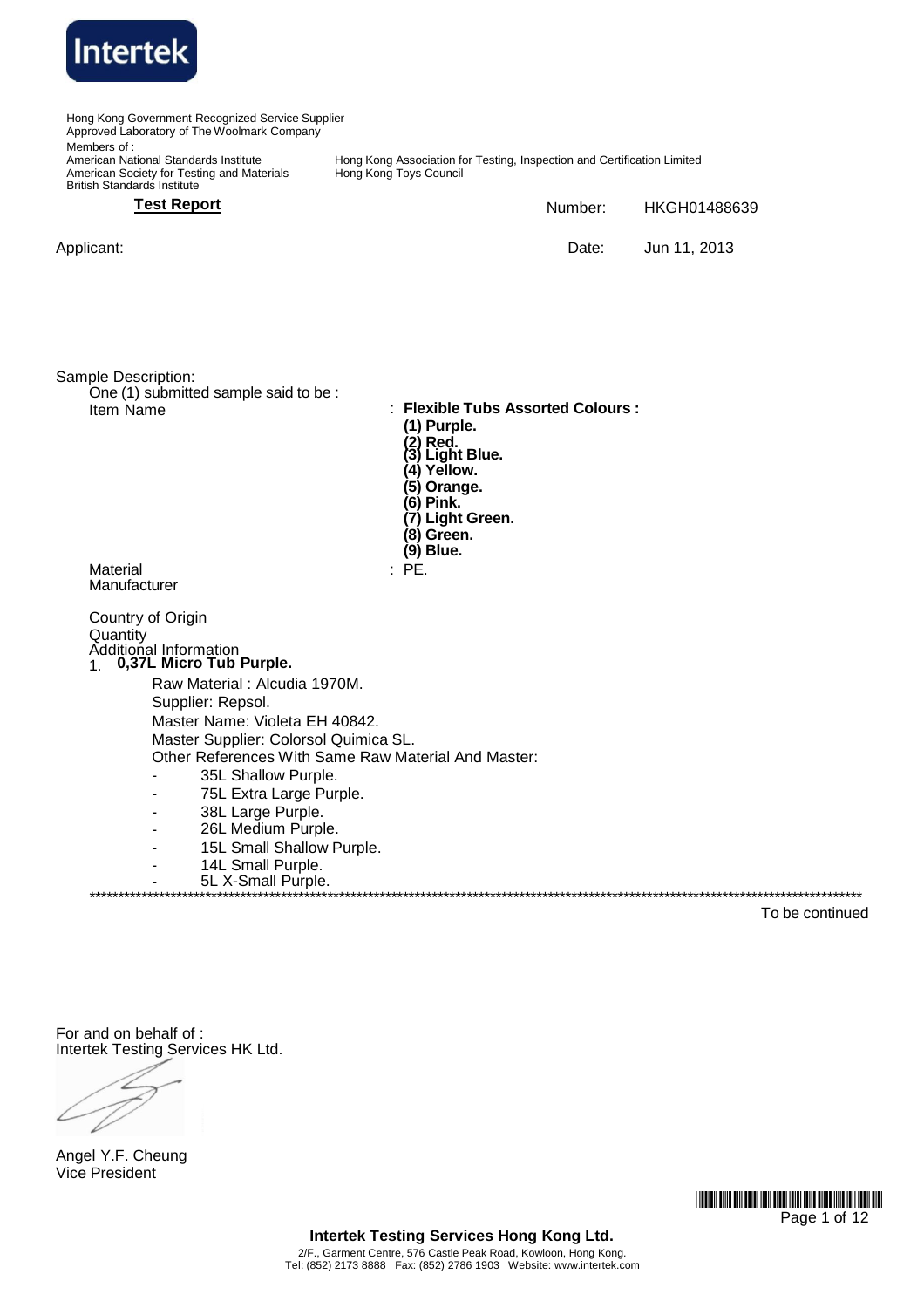

**Test Report** Number: HKGH01488639

## 2. **0,37L Micro Tub Red.**

Raw Material : Alcudia 1970M. Supplier: Repsol. Master Name: Rojo EU30724 Master Supplier: Colorsol Quimica SL. Other References With Same Raw Material And Master: - 35L Shallow Red.

- 75L Extra Large Red.
- 38L Large Red.
- - 26L Medium Red
- 15L Small Shallow Red.
- 14L Small Red.
- <u>. .</u> 5L X-Small Red.

# 3. **0,37L Micro Tub Sky Blue.**

-

Raw Material : Alcudia 1970M. Supplier: Repsol. Master Name: A-2453 Blue Master Supplier: SP Berner Plastic Group SL. Other References With Same Raw Material And Master:

- 35L Shallow Sky Blue.
- 75L Extra Large Sky Blue.
- 38L Large Sky Blue.
- 26L Medium Sky Blue.
- 15L Small Shallow Sky Blue.
- 14L Small Sky Blue.

- 5L X-Small Sky Blue. \*\*\*\*\*\*\*\*\*\*\*\*\*\*\*\*\*\*\*\*\*\*\*\*\*\*\*\*\*\*\*\*\*\*\*\*\*\*\*\*\*\*\*\*\*\*\*\*\*\*\*\*\*\*\*\*\*\*\*\*\*\*\*\*\*\*\*\*\*\*\*\*\*\*\*\*\*\*\*\*\*\*\*\*\*\*\*\*\*\*\*\*\*\*\*\*\*\*\*\*\*\*\*\*\*\*\*\*\*\*\*\*\*\*\*\*\*\*\*\*\*\*\*\*\*\*\*\*\*\*\*\*\*

To be continued

For and on behalf of : Intertek Testing Services HK Ltd.

Angel Y.F. Cheung Vice President

> \*HJ01488639\* Page 2 of 12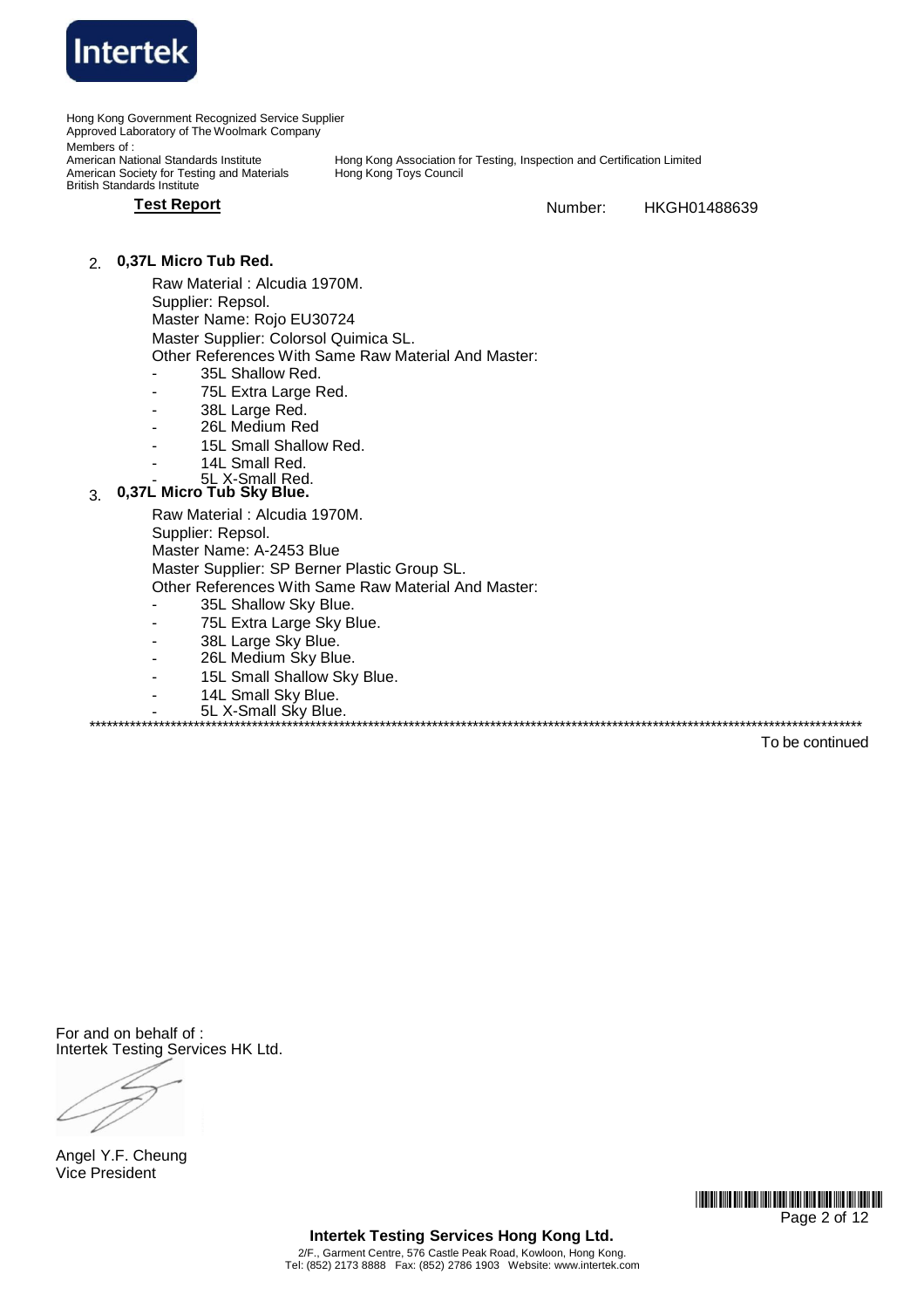

**Test Report** Number: HKGH01488639

## 4. **0,37L Micro Tub Yellow**

Raw Material : Alcudia 1970m Supplier: Repsol Master Name: Amarillo Pistacho Ep10861

Master Supplier: Colorsol Quimica Sl

Other Referemces With Same Raw Material And Master:

- 35L Shallow Yellow.
- 75L Extra Large Yellow.
- 38L Large Yellow.
- 26L Medium Yellow.
- 15L Small Shallow Yellow.
- 14L Small Yellow.
- 5K X -Small Yellow.
- 14L Small Gorilla Yellow.
- 15L Small Shallow Gorilla Yellow.
- 39L Large Gorilla Yellow.
- 26L Medium Gorilla Yellow.
- 75L Extra Large Gorilla Yellow.
- - ... 35L Shallow Gorilla Yellow.

# 5. **0,37L Micro Tub Orange.**

Raw Material : Alcudia 1970M. Supplier: Repsol.

Master Name: MB PE Naranja 2|084|1

Master Supplier: Puromaster SL.

Other References With Same Raw Material And Master:

- 35L Shallow Orange.
- 75L Extra Large Orange.
- 38L Large Orange.
- 26L Medium Orange.
- 15L Small Shallow Orange.
- 14L Small Orange.
- 5L X - Small Orange.

\*\*\*\*\*\*\*\*\*\*\*\*\*\*\*\*\*\*\*\*\*\*\*\*\*\*\*\*\*\*\*\*\*\*\*\*\*\*\*\*\*\*\*\*\*\*\*\*\*\*\*\*\*\*\*\*\*\*\*\*\*\*\*\*\*\*\*\*\*\*\*\*\*\*\*\*\*\*\*\*\*\*\*\*\*\*\*\*\*\*\*\*\*\*\*\*\*\*\*\*\*\*\*\*\*\*\*\*\*\*\*\*\*\*\*\*\*\*\*\*\*\*\*\*\*\*\*\*\*\*\*\*\*

To be continued

For and on behalf of : Intertek Testing Services HK Ltd.

Angel Y.F. Cheung Vice President

> \*HJ01488639\* Page 3 of 12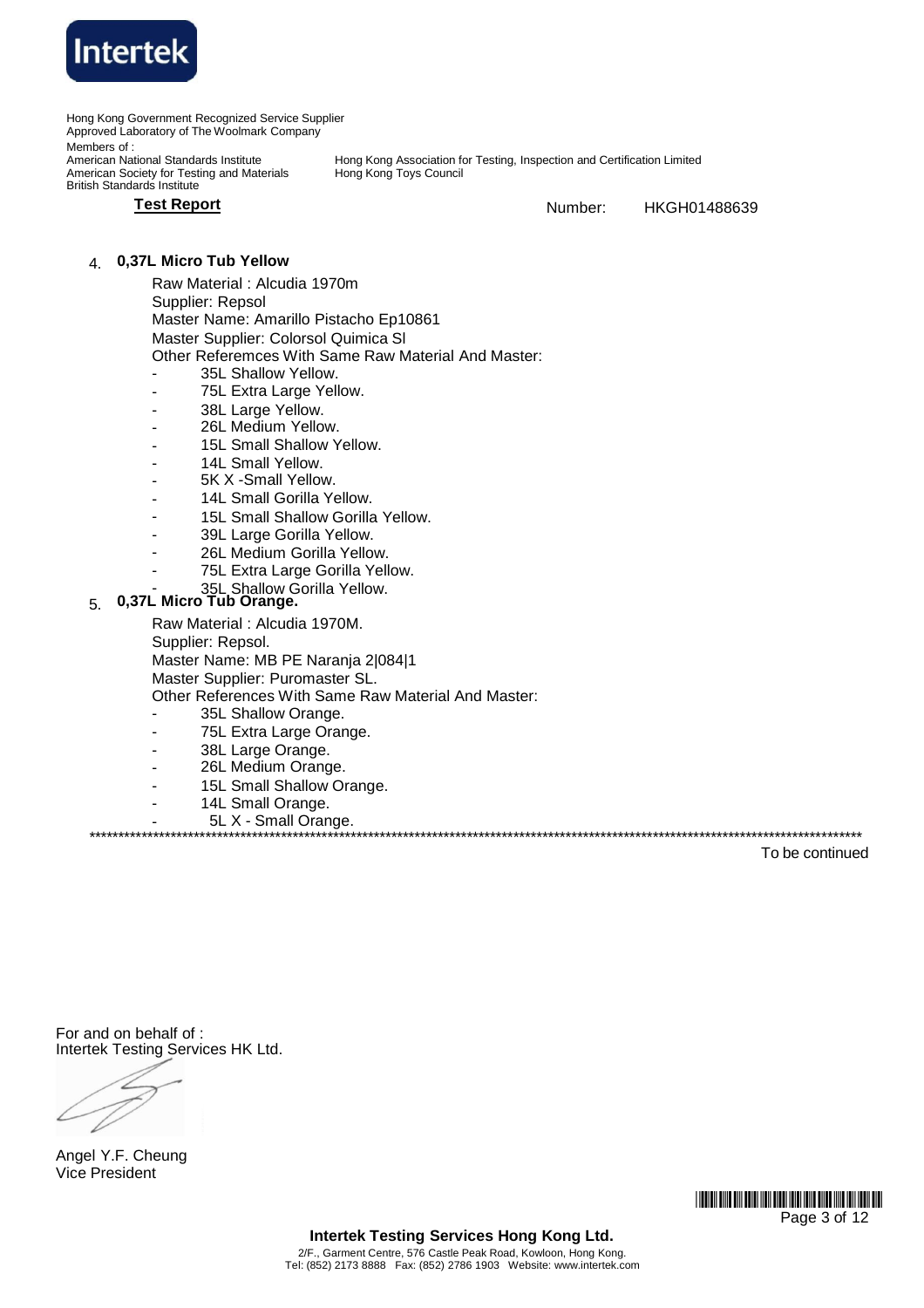

# 6. **0,37L Micro Tub Pink.**

Raw Material : Alcudia 1970M.

- Supplier: Repsol
- Master Name: RO-2392 Pink.

Master Supplier: SP Berner Plastic Group SL.

Other References With Same Raw Material And Master:

- 35L Shallow Pink.
- 75L Extra Large Pink.
- 38L Large Pink.
- 26L Medium Pink.
- 15L Small Shallow Pink.
- 14L Small Pink.
- <sub>- -</sub> 5L X-Small Pink.
- 7. **0,37L Micro Tub Pistachio**

Raw Material : Alcudia 1970M.

Supplier: Repsol.

Master Name: V-2452 Green

Master Supplier: SP Berner Plastic Group SL.

Other References With Same Raw Material And Master:

- 35L Shallow Pistachio.
- 75L Extra Large Pistachio.
- 38L Large Pistachio.
- 26L Medium Pistachio.
- 15L Small Shallow Pistachio.
- 14L Small Pistachio.
- 5L X-Small Pistachio.

\*\*\*\*\*\*\*\*\*\*\*\*\*\*\*\*\*\*\*\*\*\*\*\*\*\*\*\*\*\*\*\*\*\*\*\*\*\*\*\*\*\*\*\*\*\*\*\*\*\*\*\*\*\*\*\*\*\*\*\*\*\*\*\*\*\*\*\*\*\*\*\*\*\*\*\*\*\*\*\*\*\*\*\*\*\*\*\*\*\*\*\*\*\*\*\*\*\*\*\*\*\*\*\*\*\*\*\*\*\*\*\*\*\*\*\*\*\*\*\*\*\*\*\*\*\*\*\*\*\*\*\*\*

To be continued

For and on behalf of : Intertek Testing Services HK Ltd.

Angel Y.F. Cheung Vice President

> \*HJ01488639\* Page 4 of 12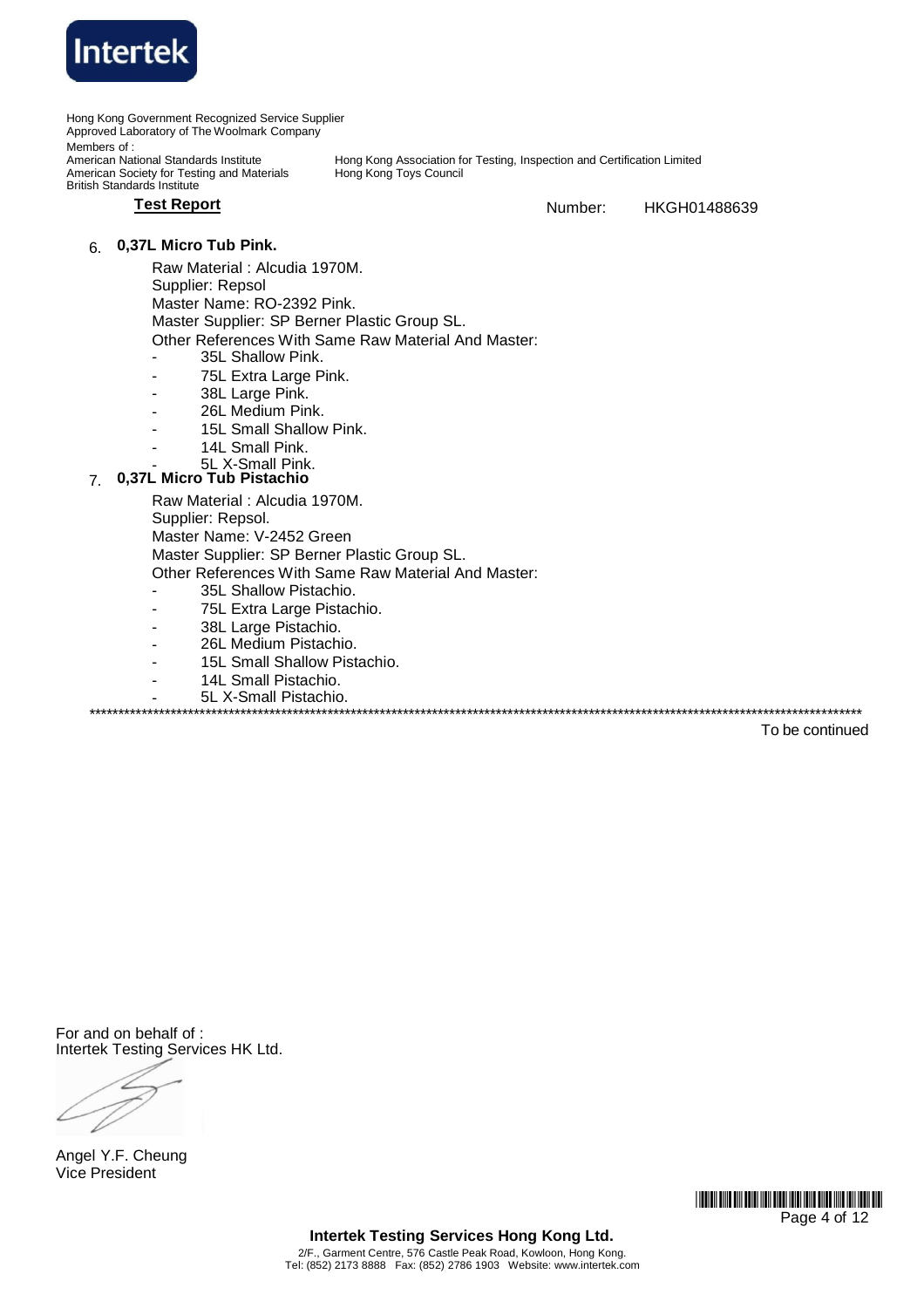

Hong Kong Government Recognized Service Supplier Approved Laboratory of The Woolmark Company Members of: American National Standards Institute<br>American Society for Testing and Materials Hong Kong Association for Testing, Inspection and Certification Limited Hong Kong Toys Council **British Standards Institute Test Report** Number: HKGH01488639 8. 0,37L Micro Tub Green Raw Material: Alcudia 1970M. Supplier: Repsol. Master Name: Verde EP60723 Master Supplier: Colorsol Quimica SL. Other References With Same Raw Material And Master: 35L Shallow Green. 75L Extra Large Green. 38L Large Green. 26L Medium Green. 15L Small Shallow Green. 14L Small Green. 5L X-Small Green. 9. 0,37L Micro Tub Blue Raw Material : Alcudia 1970M. Supplier: Repsol Master Name: MB PE Azul 4|112|1-2129. Master Supplier: Puromaster SL. Other References With Same Raw Material And Master: 35L Shallow Blue 75L Extra Large Blue. 38L Large Blue.  $\overline{a}$ 26L Medium Blue.  $\overline{a}$ 15L Small Shallow Blue. 14L Small Blue. 5L X-Small Blue. Tests conducted:

As requested by the applicant, refer to attached page(s) for details.

To be continued

For and on behalf of: Intertek Testing Services HK Ltd.

Angel Y.F. Cheung **Vice President** 

> **THE REAL PROPERTY AND THE REAL PROPERTY AND THE REAL PROPERTY.** Page 5 of 12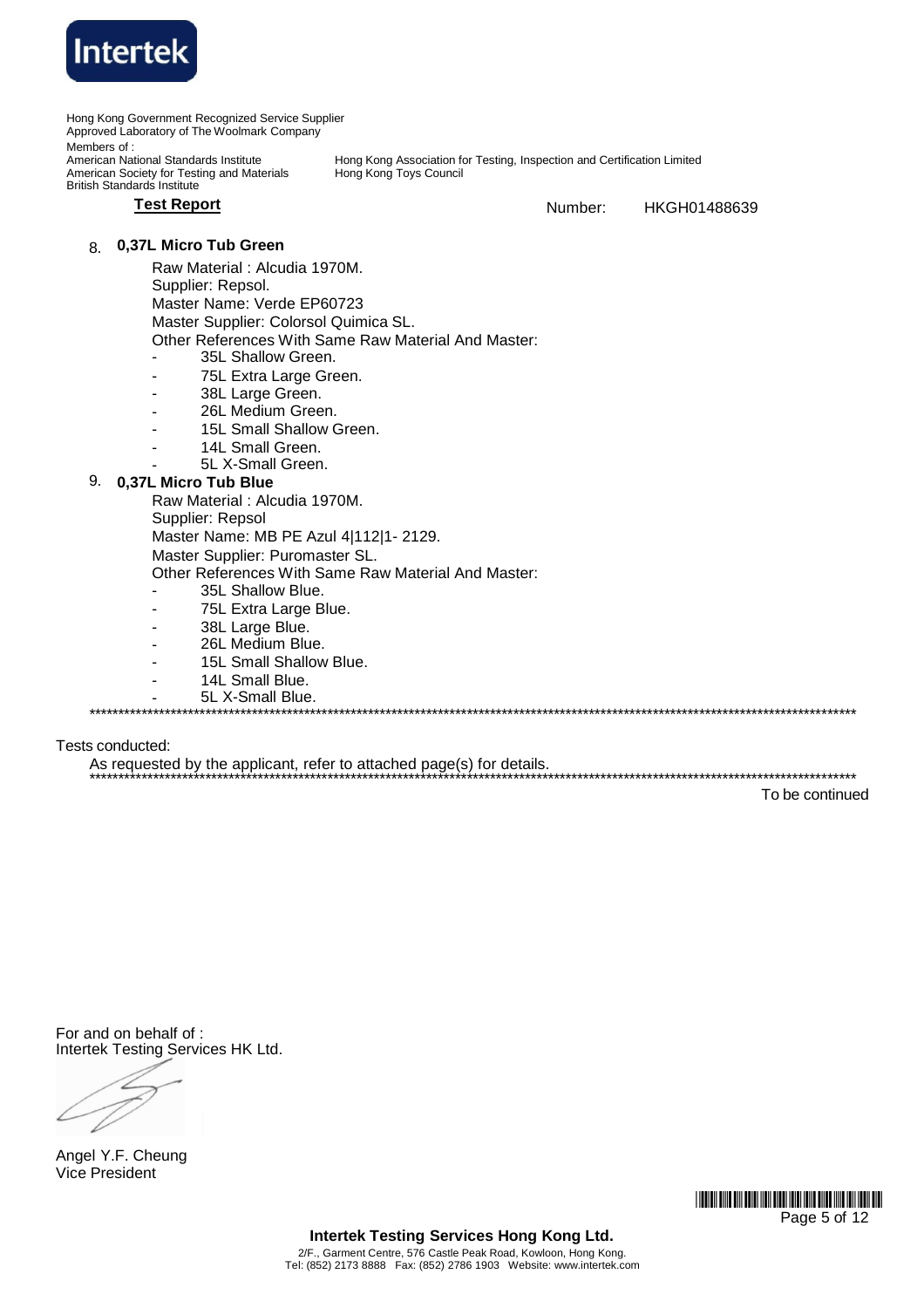

Hong Kong Government Recognized Service Supplier Approved Laboratory of The Woolmark Company Members of: American National Standards Institute<br>American Society for Testing and Materials Hong Kong Association for Testing, Inspection and Certification Limited Hong Kong Toys Council **British Standards Institute Test Report** Number: HKGH01488639 Conclusion: **Tested samples** Standard Result Tested components of European Commission Regulation No. 10/2011 Annex II Pass submitted sample and Regulation No. 1935/2004 on Specific Migration of (see remark #) **Heavy Metal Content** U.S. F.D.A. Regulation 21 CFR Part 177.1520 Pass Clauses  $(c)(2.1)$  on Polyethylene European Commission Regulation No. 10/2011 Annex II Pass and Regulation No. 1935/2004 on Specific Migration of (see remark #) **Primary Aromatic Amines** Italian Ministerial Decree 21/3/1973 Title II, Pass Heading I - Articles Made of Plastic on Dye Migration (see remark #) European Commission Regulation No. 10/2011 and Pass Regulation No. 1935/2004 on Overall Migration (see remark  $#$ )

Labelling recommendation:

Food type: All aqueous and acidic foods and alcoholic foods and fatty foods and milk products.

Use Condition:

Temperature between 70°C and 100°C for less than 15 minutes and room temperature or below storage for unspecified period. 

For and on behalf of: Intertek Testing Services HK Ltd.

Angel Y.F. Cheung **Vice President** 

> **THE REAL PROPERTY AND THE REAL PROPERTY AND THE REAL PROPERTY.** Page 6 of 12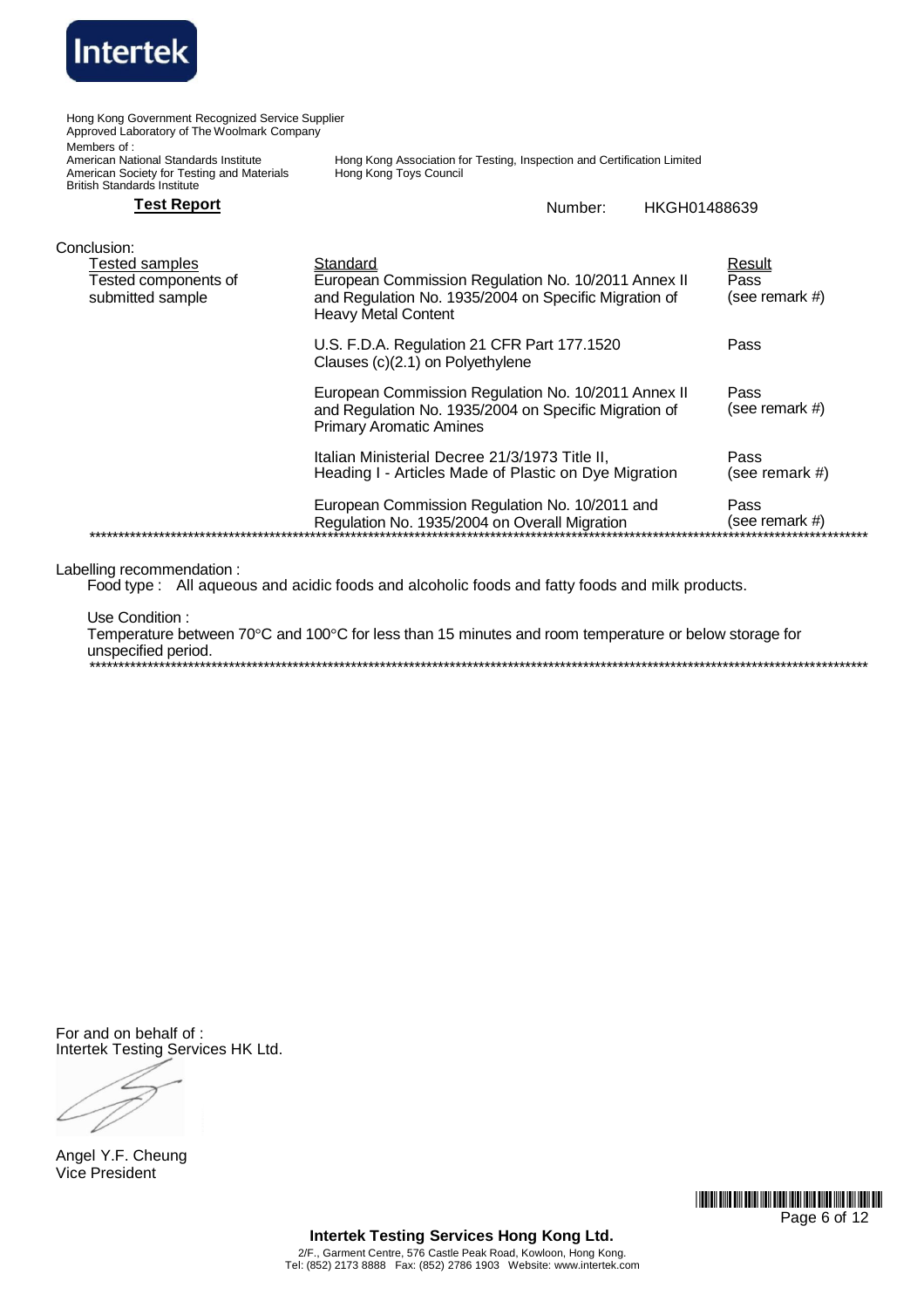

Hong Kong Government Recognized Service Supplier Approved Laboratory of The Woolmark Company Members of: American National Standards Institute<br>American Society for Testing and Materials Hong Kong Association for Testing, Inspection and Certification Limited Hong Kong Toys Council **British Standards Institute Test Report** 

HKGH01488639 Number:

**Tests Conducted** 

#### $\mathbf{1}$ **Overall Migration Test**

As per Commission Regulation (EU) No. 10/2011, selection of test condition & food simulants by 82/711/EEC, 85/572/EEC and its amendment.

I. Condition of contact in actual use :

> Temperature between 70°C and 100°C for less than 15 minutes and room temperature or below storage for unspecified period.

Test Results:  $II.$ 

| <b>Food Simulant</b> | Result (mg/dm <sup>2</sup> ,) |           |            |            |               | Limit ( $mg/dm^2$ )         |
|----------------------|-------------------------------|-----------|------------|------------|---------------|-----------------------------|
|                      | <u>(1)</u>                    | <u>(2</u> | <u>(3)</u> | (4)        | <u>(5)</u>    |                             |
| Distilled water      | ا>                            | ا >       | $<$ 1      |            |               | 10                          |
| 3% (w/v) acetic acid | <1                            | 4         | <1         |            | 2             | 10                          |
| 50% (v/v) ethanol    | ا>                            | ا>        | <1         | <1         |               | 10                          |
| Fatty food simulant  | 8                             | 5         | 7          | 8          | 6             | 10                          |
|                      | Result (mg/dm <sup>2</sup> )  |           |            |            |               |                             |
| <b>Food Simulant</b> |                               |           |            |            |               | Limit (mg/dm <sup>2</sup> ) |
|                      |                               |           |            |            |               |                             |
| Distilled water      | $\frac{(6)}{5}$               |           |            | <u>(8)</u> | $\frac{9}{1}$ | 10                          |
| 3% (w/v) acetic acid | $\overline{2}$                | 2         |            | 1          | ا>            | 10                          |
| 50% (v/v) ethanol    | <1                            | ا>        |            | 2          | ا>            | 10                          |

Tested components : See component list in the last section of this report.

# Remark: As per client's request, the above food simulants were used for migration test and use condition was provide by the client.

Date sample received : May 14, 2013 Testing period: May 14, 2013 to Jun 07, 2013

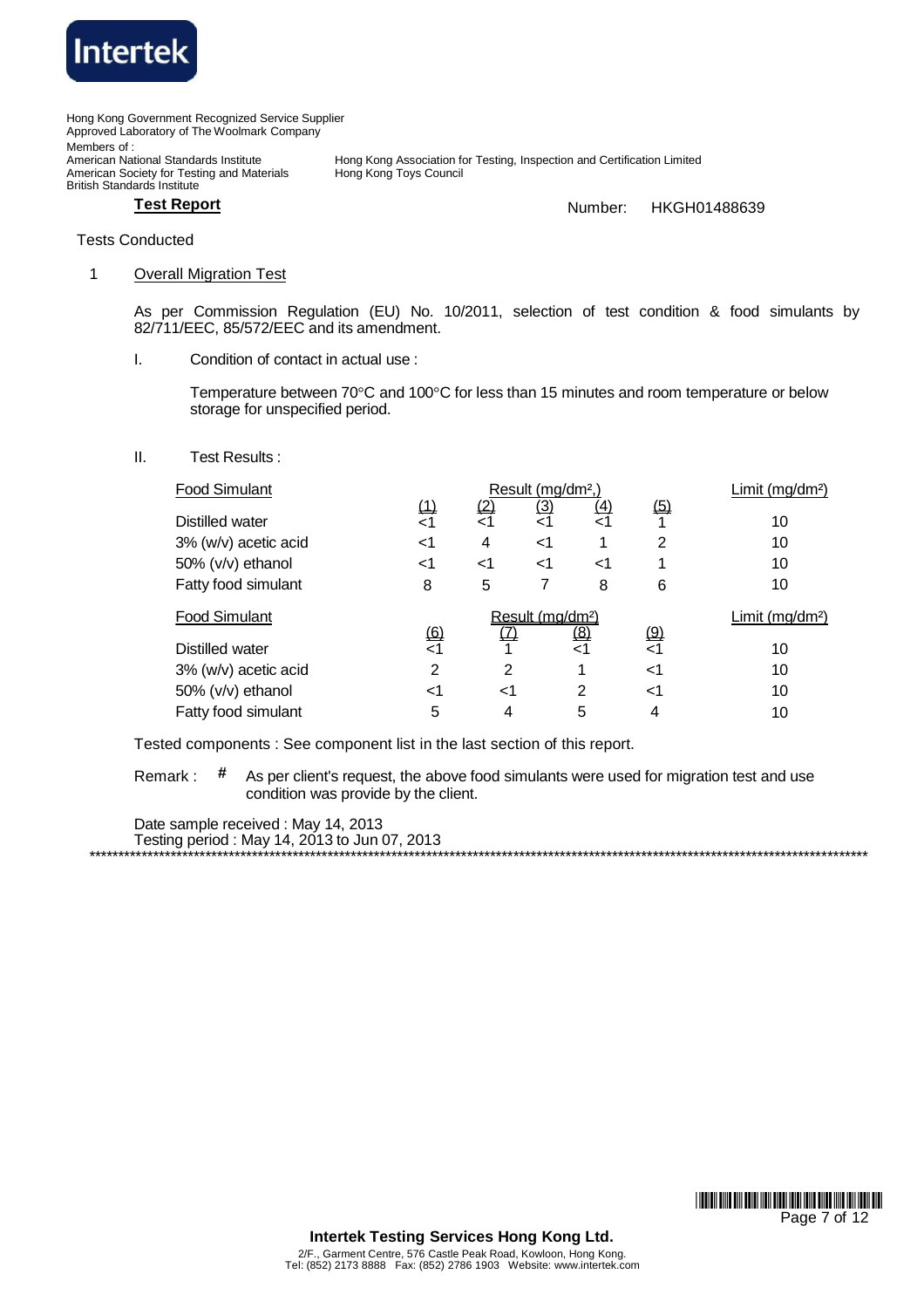

Tests Conducted

### 2 Specific Migration of Heavy Metal Test

As per Commission Regulation (EU) No. 10/2011, selection of test condition & food simulants by 82/711/EEC, 85/572/EEC and its amendment and EN13130-1.

I. Condition of contact in actual use :

Temperature between 70°C and 100°C for less than 15 minutes and room temperature or below storage for unspecified period.

II. Test results :

| <b>Food Simulant</b> | Element                                                                    | Result (mg/kg)                                                        |                                                               |                                                                     |                                                                      |                                                            | Limit (mg/kg)                                                                                       |
|----------------------|----------------------------------------------------------------------------|-----------------------------------------------------------------------|---------------------------------------------------------------|---------------------------------------------------------------------|----------------------------------------------------------------------|------------------------------------------------------------|-----------------------------------------------------------------------------------------------------|
| 3% (w/v) acetic acid | <b>Barium</b><br>Cobalt<br>Copper<br>Iron.<br>Lithium<br>Manganese<br>Zinc | <u>(1)</u><br>0.2<br>< 0.03<br>ا><br>$<$ 5<br>< 0.1<br>< 0.1<br>$<$ 5 | (2)<br>< 0.1<br>< 0.03<br>-1<br>$<$ 5<br>< 0.1<br>< 0.1<br><5 | (3)<br>< 0.1<br>< 0.03<br>$<$ 1<br>$<$ 5<br>< 0.1<br>< 0.1<br>$<$ 5 | <u>(4)</u><br>< 0.1<br>< 0.03<br><1<br>$<$ 5<br>< 0.1<br>< 0.1<br><5 | (5)<br>< 0.1<br>< 0.03<br><1<br><5<br>< 0.1<br>< 0.1<br><5 | $1$ (max.)<br>$0.05$ (max.)<br>$5$ (max.)<br>48 (max.)<br>$0.6$ (max.)<br>$0.6$ (max.)<br>25 (max.) |
| <b>Food Simulant</b> | Element                                                                    | <u>(6)</u>                                                            | 坕                                                             | Result (mg/kg)                                                      | <u>(8)</u>                                                           | <u>(9)</u>                                                 | Limit (mg/kg)                                                                                       |
| 3% (w/v) acetic acid | Barium<br>Cobalt<br>Copper<br>Iron.<br>Lithium<br>Manganese                | < 0.1<br>< 0.03<br><1<br><5<br>< 0.1<br>< 0.1                         | < 0.1<br>< 0.03<br>$<$ 1<br>$5$<br>< 0.1<br>< 0.1             |                                                                     | < 0.1<br>< 0.03<br>$<$ 1<br>$<$ 5<br>< 0.1<br>< 0.1                  | < 0.1<br>< 0.03<br><1<br><5<br>< 0.1<br>< 0.1              | 1 (max.)<br>$0.05$ (max.)<br>$5$ (max.)<br>48 (max.)<br>$0.6$ (max.)<br>$0.6$ (max.)<br>25 (max.)   |

Remark :  $# =$  use condition was provide by the client.

Tested components : See component list in the last section of this report.

Date sample received : May 14, 2013 Testing period : May 14, 2013 to Jun 07, 2013 \*\*\*\*\*\*\*\*\*\*\*\*\*\*\*\*\*\*\*\*\*\*\*\*\*\*\*\*\*\*\*\*\*\*\*\*\*\*\*\*\*\*\*\*\*\*\*\*\*\*\*\*\*\*\*\*\*\*\*\*\*\*\*\*\*\*\*\*\*\*\*\*\*\*\*\*\*\*\*\*\*\*\*\*\*\*\*\*\*\*\*\*\*\*\*\*\*\*\*\*\*\*\*\*\*\*\*\*\*\*\*\*\*\*\*\*\*\*\*\*\*\*\*\*\*\*\*\*\*\*\*\*\*\*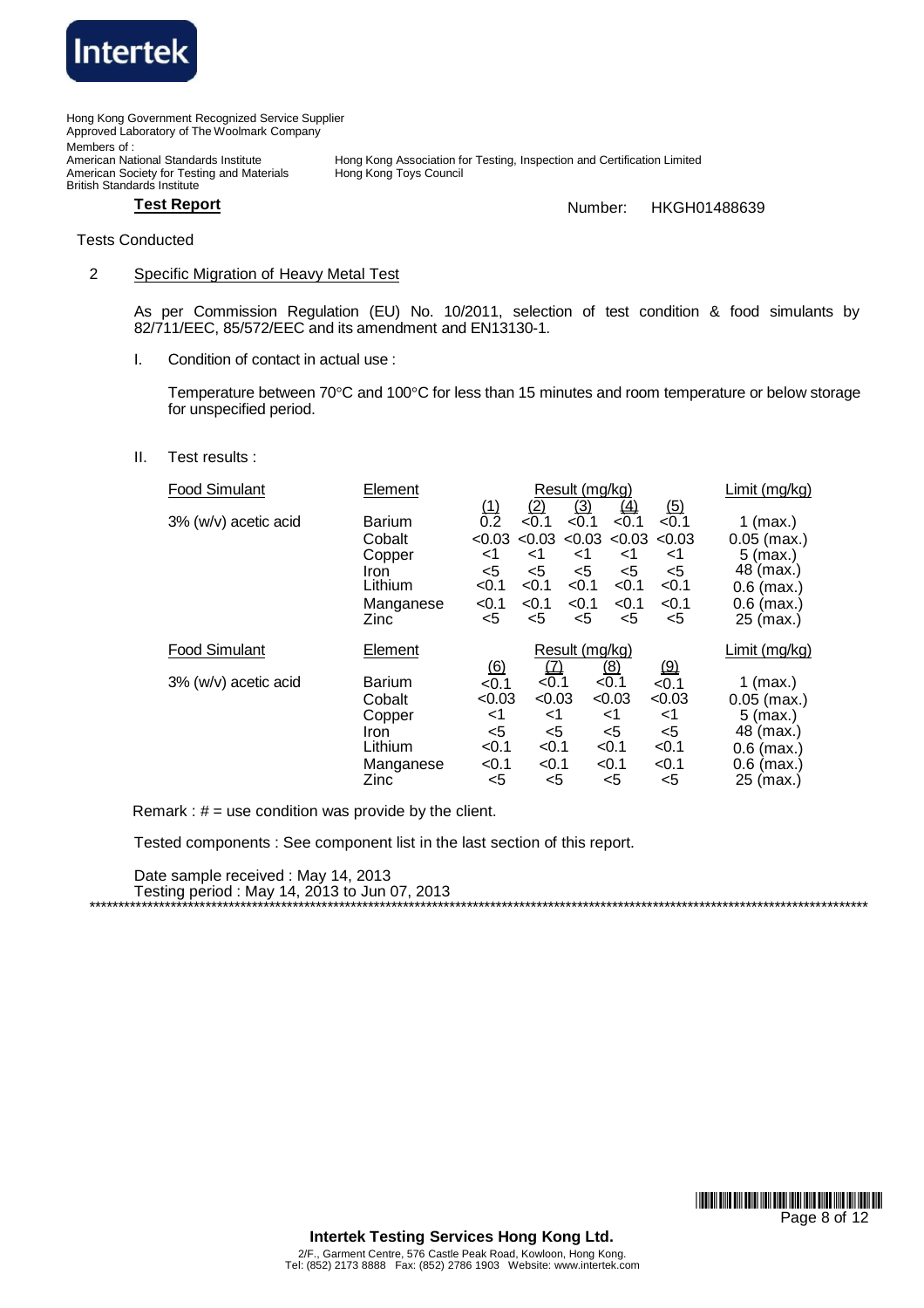

Tests Conducted

## 3 Test for F.D.A. Regulation on Polyethylene

As per the U.S. Food and Drug Administration 21 CFR Part 177.1520 Clauses (c)(2.1) and (d) with modification on density.

| Test item                                            |                 | Result          |                 | Limit         |
|------------------------------------------------------|-----------------|-----------------|-----------------|---------------|
| Density<br>(By sink-float method)                    | (1)<br>Complied | (2)<br>Complied | (3)<br>Complied | $0.85 - 1.00$ |
| Maximum extractable fraction<br>in n-hexane, % (w/w) | 3.6             | 1.1             | 1.9             | 5.5           |
| Maximum extractable fraction<br>in xylene, % (w/w)   | 3.0             | < 1.0           | 3.2             | 11.3          |
| Test item                                            |                 | Result          |                 | Limit         |
| Density<br>(By sink-float method)                    | (4)<br>Complied | (5)<br>Complied | (6)<br>Complied | $0.85 - 1.00$ |
| Maximum extractable fraction<br>in n-hexane, % (w/w) | 3.4             | < 1.0           | < 1.0           | 5.5           |
| Maximum extractable fraction<br>in xylene, % (w/w)   | 3.7             | 3.0             | 2.0             | 11.3          |
| Test item                                            | (7)             | Result          |                 | Limit         |
| Density<br>(By sink-float method)                    | Complied        | (8)<br>Complied | (9)<br>Complied | $0.85 - 1.00$ |
| Maximum extractable fraction<br>in n-hexane, % (w/w) | < 1.0           | < 1.0           | < 1.0           | 5.5           |
| Maximum extractable fraction<br>in xylene, % (w/w)   | 1.3             | 1.1             | 2.7             | 11.3          |

Tested components : See component list in the last section of this report.

Date sample received : May 14, 2013 Testing period : May 14, 2013 to Jun 07, 2013 \*\*\*\*\*\*\*\*\*\*\*\*\*\*\*\*\*\*\*\*\*\*\*\*\*\*\*\*\*\*\*\*\*\*\*\*\*\*\*\*\*\*\*\*\*\*\*\*\*\*\*\*\*\*\*\*\*\*\*\*\*\*\*\*\*\*\*\*\*\*\*\*\*\*\*\*\*\*\*\*\*\*\*\*\*\*\*\*\*\*\*\*\*\*\*\*\*\*\*\*\*\*\*\*\*\*\*\*\*\*\*\*\*\*\*\*\*\*\*\*\*\*\*\*\*\*\*\*\*\*\*\*\*\*

> \*HJ01488639\* Page 9 of 12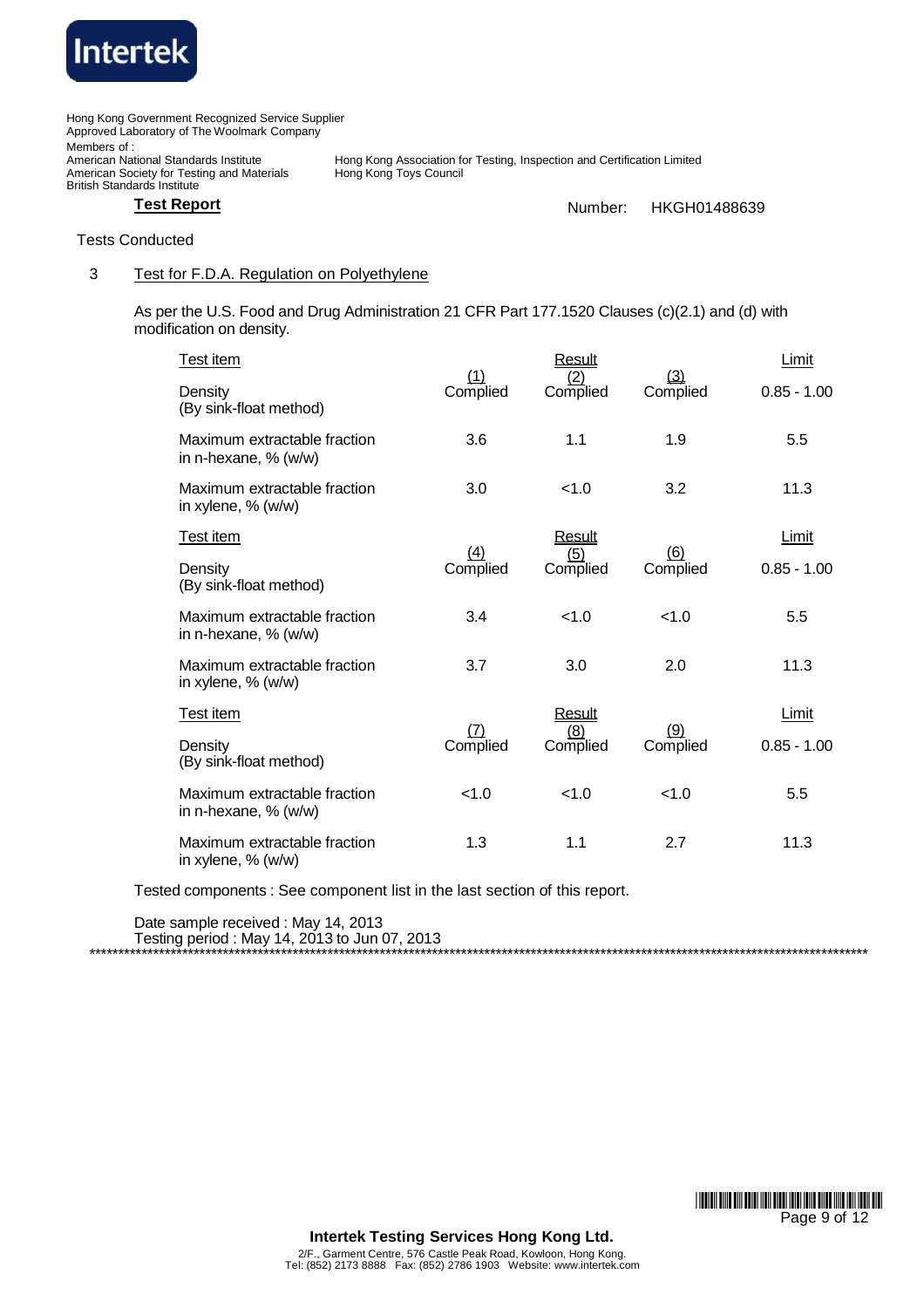

Tests Conducted

### 4 Specific Migration of Primary Aromatic Amines

As per Commission Regulation (EU) No. 10/2011, selection of test condition & food simulants by 82/711/EEC, 85/572/EEC and its amendment and EN13130-1.

I. Condition of contact in actual use :

Temperature between 70°C and 100°C for less than 15 minutes and room temperature or below storage for unspecified period.

II. Test result :

|                                                                                               |              | Result        |              |              |  |  |  |  |
|-----------------------------------------------------------------------------------------------|--------------|---------------|--------------|--------------|--|--|--|--|
| <b>Food Simulant</b>                                                                          | (1)          | (2)           | (3)          | Limit        |  |  |  |  |
| 3% (w/v) Acetic acid                                                                          | Not detected | Not detected  | Not detected | Not detected |  |  |  |  |
|                                                                                               |              | Result        |              |              |  |  |  |  |
| <b>Food Simulant</b>                                                                          | (4)          | (5)           | (6)          | Limit        |  |  |  |  |
| 3% (w/v) Acetic acid                                                                          | Not detected | Not detected  | Not detected | Not detected |  |  |  |  |
| <b>Food Simulant</b>                                                                          | (7)          | Result<br>(8) | (9)          | Limit        |  |  |  |  |
| 3% (w/v) Acetic acid                                                                          | Not detected | Not detected  | Not detected | Not detected |  |  |  |  |
| Remark :<br>Detection limit = $0.01$ mg/kg<br>$#$ = Use condition was provided by the client. |              |               |              |              |  |  |  |  |
| Tested components : See component list in the last section of this report.                    |              |               |              |              |  |  |  |  |

Date sample received : May 14, 2013 Testing period : May 14, 2013 to Jun 07, 2013 \*\*\*\*\*\*\*\*\*\*\*\*\*\*\*\*\*\*\*\*\*\*\*\*\*\*\*\*\*\*\*\*\*\*\*\*\*\*\*\*\*\*\*\*\*\*\*\*\*\*\*\*\*\*\*\*\*\*\*\*\*\*\*\*\*\*\*\*\*\*\*\*\*\*\*\*\*\*\*\*\*\*\*\*\*\*\*\*\*\*\*\*\*\*\*\*\*\*\*\*\*\*\*\*\*\*\*\*\*\*\*\*\*\*\*\*\*\*\*\*\*\*\*\*\*\*\*\*\*\*\*\*\*\*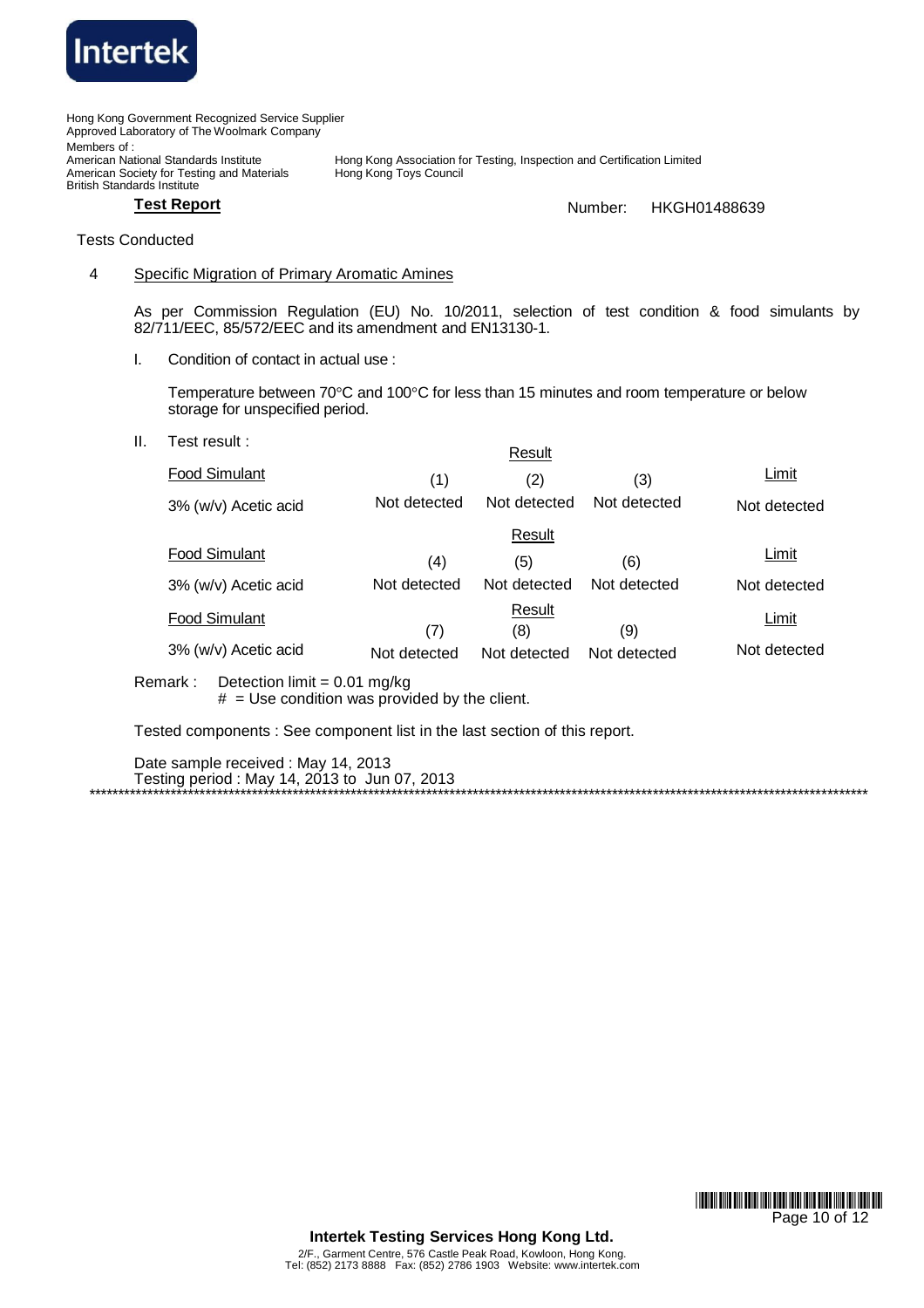

### Tests Conducted

#### 5 Detection of Dye Migration

As per Italian Ministerial Decree 21/3/1973, Title II Heading I – Articles Made of Plastic, migration test on the submitted sample was carried out at specified time and temperature and the test solutions were then measured for transmittance between 400nm and 750nm using UV/VIS spectrophotometer.

I. Food Simulants : Distilled water. 3% (w/v) Acetic acid. 50% (v/v) Ethanol. Sunflower oil.

II. Test Condition :

| <b>Food Simulant</b>     | Temperature    | Time    |
|--------------------------|----------------|---------|
| Distilled water          | $40^{\circ}$ C | 10 days |
| 3% (w/v) Acetic acid     | $40^{\circ}$ C | 10 days |
| $50\%$ ( $v/v$ ) Ethanol | $40^{\circ}$ C | 10 days |
| Sunflower oil            | $40^{\circ}$ C | 10 days |

#### III. Dve Migration :

| <b>Food Simulant</b> |      | Result (Transmittance, %) |     | Requirement<br>(Transmittance, %) |     |           |
|----------------------|------|---------------------------|-----|-----------------------------------|-----|-----------|
|                      | (1)  | (2)                       | (3) | (4)                               | (5) |           |
| Distilled water      | > 95 | >95                       | >95 | >95                               | >95 |           |
| 3% (w/v) Acetic acid | >95  | >95                       | >95 | >95                               | >95 |           |
| 50% (v/v) Ethanol    | >95  | >95                       | >95 | >95                               | >95 | $\geq 95$ |
| Sunflower oil        | >95  | >95                       | >95 | >95                               | >95 |           |

#### III. Dye Migration :

| <b>Food Simulant</b> |     | Result (Transmittance, %) | Requirement<br>(Transmittance, %) |     |           |
|----------------------|-----|---------------------------|-----------------------------------|-----|-----------|
|                      | (6) | (7)                       | (8)                               | (9) |           |
| Distilled water      | >95 | >95                       | >95                               | >95 |           |
| 3% (w/v) Acetic acid | >95 | >95                       | >95                               | >95 |           |
| 50% (v/v) Ethanol    | >95 | >95                       | >95                               | >95 | $\geq 95$ |
| Sunflower oil        | >95 | >95                       | >95                               | >95 |           |

Remark : **# =** As per client's request, the above food simulants were used for migration test and use condition was provided by the client.

Tested Components : See component list in the last section of this report.

Date sample received : May 14, 2013 Testing period : May 14, 2013 to Jun 07, 2013 \*\*\*\*\*\*\*\*\*\*\*\*\*\*\*\*\*\*\*\*\*\*\*\*\*\*\*\*\*\*\*\*\*\*\*\*\*\*\*\*\*\*\*\*\*\*\*\*\*\*\*\*\*\*\*\*\*\*\*\*\*\*\*\*\*\*\*\*\*\*\*\*\*\*\*\*\*\*\*\*\*\*\*\*\*\*\*\*\*\*\*\*\*\*\*\*\*\*\*\*\*\*\*\*\*\*\*\*\*\*\*\*\*\*\*\*\*\*\*\*\*\*\*\*\*\*\*\*\*